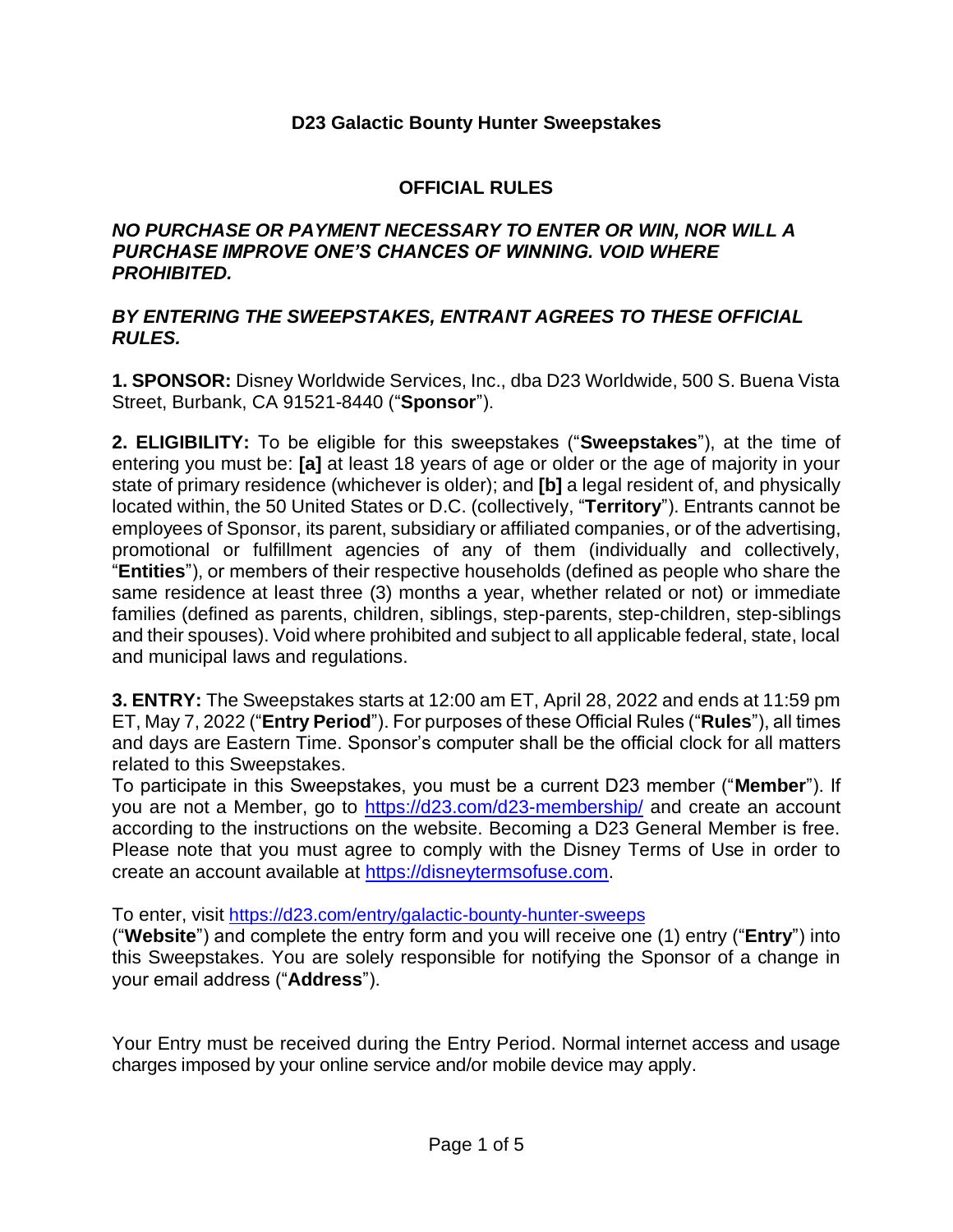**4. LIMITATIONS:** Entries are limited to one (1) Entry per person, whether you have more than one Address or more than one person uses the same Address. In the event of a dispute regarding the identity of the person submitting an Entry, the Entry will be deemed to be submitted by the person in whose name the Address is registered. Entries by any method other than set forth above in Section 3 are void. Any use of automated or programmed methods of effecting Entry is prohibited. Neither the Entities, nor any of their respective officers, directors, shareholders, employees, agents or representatives (individually and collectively, "**Releasees**") are responsible for any of the following (even if caused by the negligence of any of the Releasees): Entries from persons residing, or physically located, outside the Territory; Entries that are altered, delayed, deleted, destroyed, forged, fraudulent, improperly accessed, inaccurate, incomplete, interrupted, irregular in any way, late, lost, misrouted, multiple, non-delivered, stolen, tampered with, unauthorized, unintelligible or otherwise not in compliance with these Rules; lost, interrupted or unavailable network, server, internet service provider, Website or other connections; telephone availability or accessibility; miscommunications; failed computer, satellite, telephone or cable transmissions, lines or technical failure; failed phone, computer hardware or software, failures, technical errors or difficulties; telephone transmissions; technical failures; unauthorized human intervention; traffic congestion; garbled or jumbled transmissions; undeliverable emails resulting from any form of active or passive email filtering; insufficient space in entrant's email account to receive email; or other errors of any kind, whether due to electronic, human, mechanical, printing, production or technical errors or other causes. Each of the foregoing potential Entries will be disqualified, and any attempt by a person to use multiple email accounts to register more Entries than allowed by these Rules may result in disqualification at Sponsor's sole discretion.

**5. WINNER SELECTION:** On or about May 14, 2022, Sponsor will randomly select one (1) potential winner ("**Winner**") from among all eligible Entries received during the Entry Period. There will be one (1) Winner in this Sweepstakes. The decisions of the Sponsor shall be final and binding. Odds of winning depend on the total number of eligible Entries received during the Entry Period.

**6. WINNER NOTIFICATION:** On or about May 15, 2022, Sponsor will notify the potential Winner via email to obtain a mailing address as well as any additional required information or responses. At the sole discretion of the Sponsor, disqualification, forfeiture and the selection of an alternate Winner (if time permits) may result from any of the following: **[a]**  potential Winner's failure to respond to initial email notification within two (2) business days after transmission of that email; **[b]** the return of an email notification as undeliverable; **[c]** the return of any other notification as undeliverable: **[d]** potential Winner's failure to provide Sponsor with satisfactory proof of eligibility; **[e]** potential Winner's failure to provide Sponsor with satisfactory proof that they are the person in whose name the Address associated with the winning Entry is registered; **[f]** potential Winner's failure to provide any required additional information upon Sponsor's request; **[g]** potential Winner's failure to validly claim the Prize (as defined below) no more than three (3) days after verifying eligibility; and **[h]** any other non-compliance with these Rules. In the event of any Prize forfeiture, the Sponsor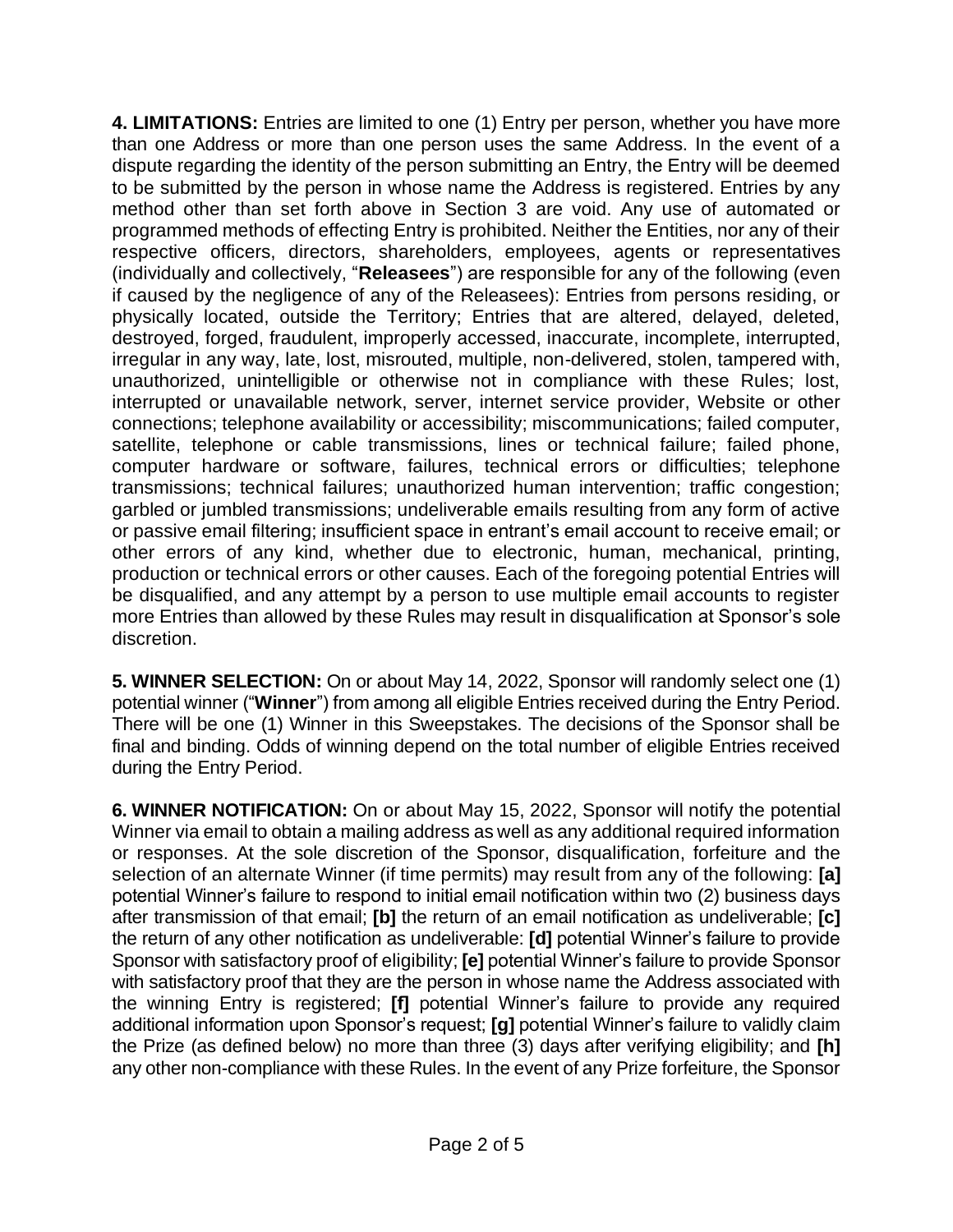may, in its sole discretion, award or not award the forfeited Prize to an alternate Winner from among all remaining non-winning Entries received during the Entry Period.

**7. PRIZE AND APPROXIMATE RETAIL VALUE ("ARV"):** One (1) prize ("**Prize**") is available to be won as described below.

| <b>Prize Description</b>                                                                               |                                                                                                                                                                                                                                                                                                                                                                                                                                                                                                                                        | <b>ARV</b> |
|--------------------------------------------------------------------------------------------------------|----------------------------------------------------------------------------------------------------------------------------------------------------------------------------------------------------------------------------------------------------------------------------------------------------------------------------------------------------------------------------------------------------------------------------------------------------------------------------------------------------------------------------------------|------------|
| ٠<br>$\bullet$<br>$\circ$<br>$\circ$<br>$\circ$<br>$\circ$<br>$\circ$<br>$\circ$<br>$\circ$<br>$\circ$ | One (1) Boba Fett Sixth Scale Figure by Sideshow Collectibles<br>Star Wars Blu Ray Collection (9 individual blu-ray movies)<br>Star Wars Episode I: The Phantom Menace<br>Star Wars Episode II: Attack of the Clones<br>Star Wars Episode III: Revenge of the Sith<br>Star Wars Episode IV: A New Hope<br>Star Wars Episode V: The Empire Strikes Back<br>Star Wars Episode VI: Return of the Jedi<br>Star Wars Episode VII: The Force Awakens<br>Star Wars Episode VIII: The Last Jedi<br>Star Wars Episode IX: The Rise of Skywalker | \$430.00   |

Exact items awarded will be at the sole discretion of Sponsor. Prize is not redeemable for cash and neither is assignable nor transferrable. Any and all expenses associated with redeeming a Prize are not included and are solely each Winner's responsibility. Any depiction of a Prize is for illustrative purposes only and may not reflect the actual Prize won. Any difference between ARV and actual value will not be awarded. If any portion of a Prize is not available for any reason, Sponsor reserves the right to substitute that portion of the Prize with another Prize element of comparable or greater value, as determined by Sponsor in its sole discretion. Any portion of a Prize not accepted by a Winner will be forfeited. Winner will be responsible for all applicable federal, state and local taxes associated with claiming a Prize. Prize will be awarded provided a sufficient number of eligible Entries are received. Prize will be delivered approximately ninety (90) days after the end of the Sweepstakes

**8. PRIVACY POLICY/DATA COLLECTION:** Information provided by you for this Sweepstakes is subject to Sponsor's privacy policy located at [http://disneyprivacycenter.com](http://disneyprivacycenter.com/) ("**Privacy Policy**").

**9. CONDITIONS:** By entering this Sweepstakes and/or accepting any Prize you may win, you agree that: **[a]** you have all rights, permissions and consents necessary to grant the rights to Sponsor as expressed herein; **[b]** you will abide by and be bound by these Rules, the Sponsor's decisions, which are final and binding, and the Privacy Policy; **[c]** the Entry becomes solely the Sponsor's property and will not be acknowledged or returned; **[d]** you release and hold harmless the Releasees from any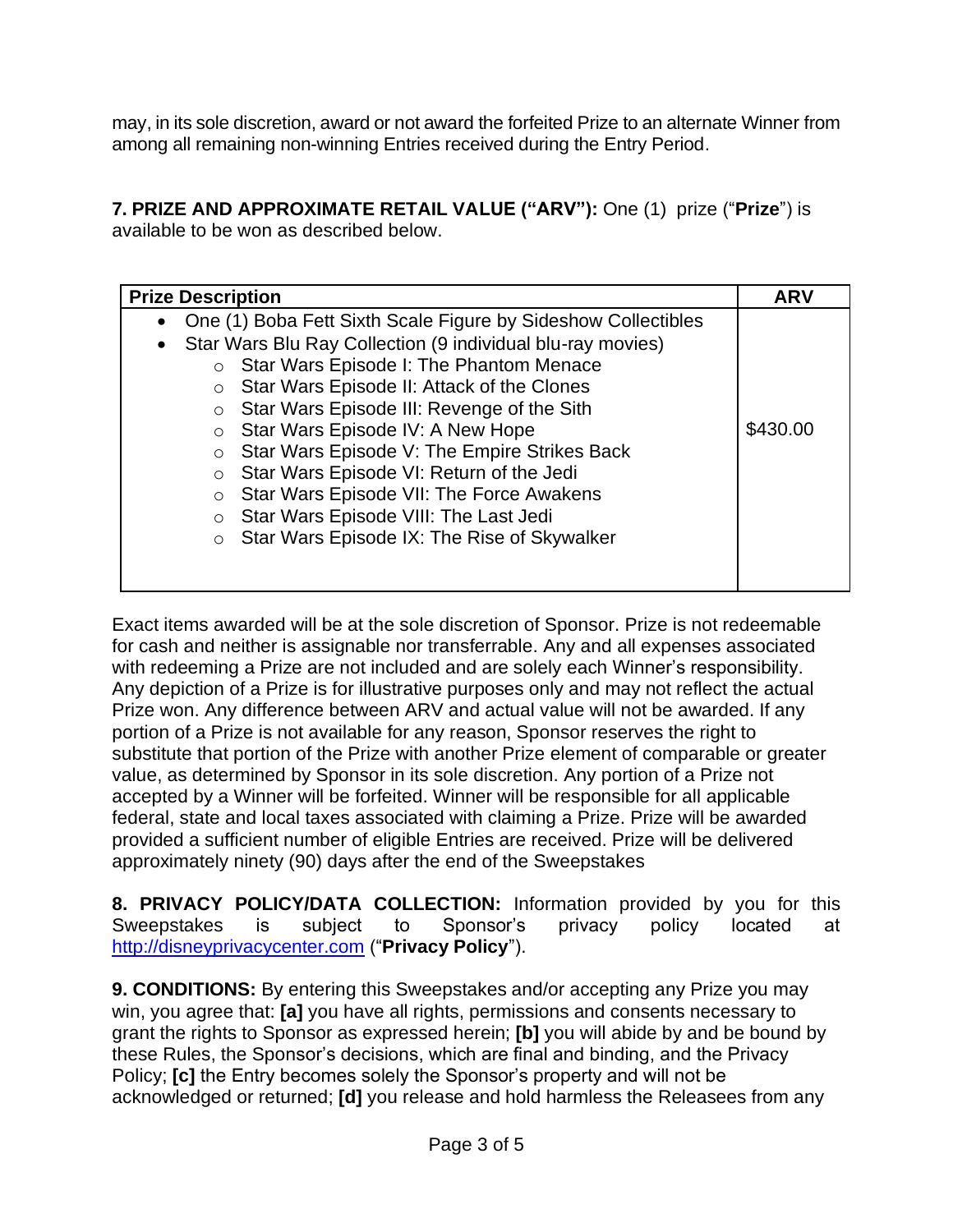and all liability for claims, injuries, losses or damages of any kind, including without limitation death and bodily injury, resulting, in whole or in part, directly or indirectly, from the awarding, delivery, acceptance, use, misuse, possession, loss or misdirection of the Prize; participation in the Sweepstakes or any Sweepstakes-related activity or travel or from any interaction with, or downloading of, computer Sweepstakes information; **[e]** the Prize is awarded "AS IS" and WITHOUT WARRANTY OF ANY KIND, express or implied (including without limitation any implied warranty of merchantability or fitness for a particular purpose); **[f]** Winner's acceptance of the Prize constitutes the grant to Sponsor and assigns of an unconditional right to use Winner's name, address (city and state only), voice, likeness, photograph, biographical and Prize information and/or statements about the Sweepstakes for any programming, publicity, advertising and promotional purposes without additional compensation, except where prohibited by law; **[g]** in the event viruses, bugs, unauthorized human intervention, Acts of God, acts or regulations of any governmental or supra-national authority, war, national emergency, accident, fire, riot, strikes, lock-outs, industrial disputes, acts of terrorism or other matters beyond the Sponsor's reasonable control, corrupt, prevent or impair the administration, security, fairness or proper play of the Sweepstakes, so that it cannot be conducted as originally planned, Sponsor has the right, in its sole discretion, to modify the Rules or to cancel, modify, terminate or suspend the Sweepstakes, except where prohibited by law; and in such event, to select Winner(s) by such method as Sponsor in its sole discretion shall consider equitable; **[h]** the Releasees are not responsible for typographical or other errors in the offer or administration of this Sweepstakes, including but not limited to: human error, errors in the advertising, Rules and selection and announcement of the Winner; **[i]** any portion of a Prize not accepted or used by a Winner will be forfeited; **[j]** the Releasees are not responsible for any inability of the Winner to accept or use the Prize (or any portion thereof) for any reason; **[k]** the Sponsor has the right, at any time and at its sole discretion, to disqualify any individual it suspects to be doing any of the following: **(i)** tampering or attempting to tamper with the entry process or the operation of the Sweepstakes or the Website; **(ii)** violating the Rules; **(iii)** violating the terms of service, the Privacy Policy or other terms, conditions of use and/or general rules or guidelines of any Sweepstakes property or service; **(iv)** acting in an unsportsmanlike or disruptive manner, or with intent to annoy, abuse, threaten or harass any other person or **(v)** for any other good cause as determined solely by the Sponsor; **[l]** Sponsor has the right to lock out an entrant whose eligibility is in question or who has been disqualified or is otherwise ineligible to enter the Sweepstakes; **[m]** because any attempt by any individual to damage the Website or undermine the legitimate operation of this Sweepstakes or the Website is a violation of these Rules as well as criminal and civil laws, in the event Sponsor believes or becomes aware that such an attempt has been, is being, or will be made, it has the right to seek remedies and damages from any responsible individuals to the fullest extent permitted by law, including without limitation criminal prosecution; **[n]** all disputes, claims and causes of action at law or in equity (individually, "**Claim**") arising out of or relating to this Sweepstakes, the meaning or interpretation of these Rules or the Prize awarded shall be resolved by applying the laws of California, without regard to conflict of laws provisions therein, and shall be solely and exclusively brought in the state or federal courts within that state; **[o]** all Claims shall be resolved individually, without